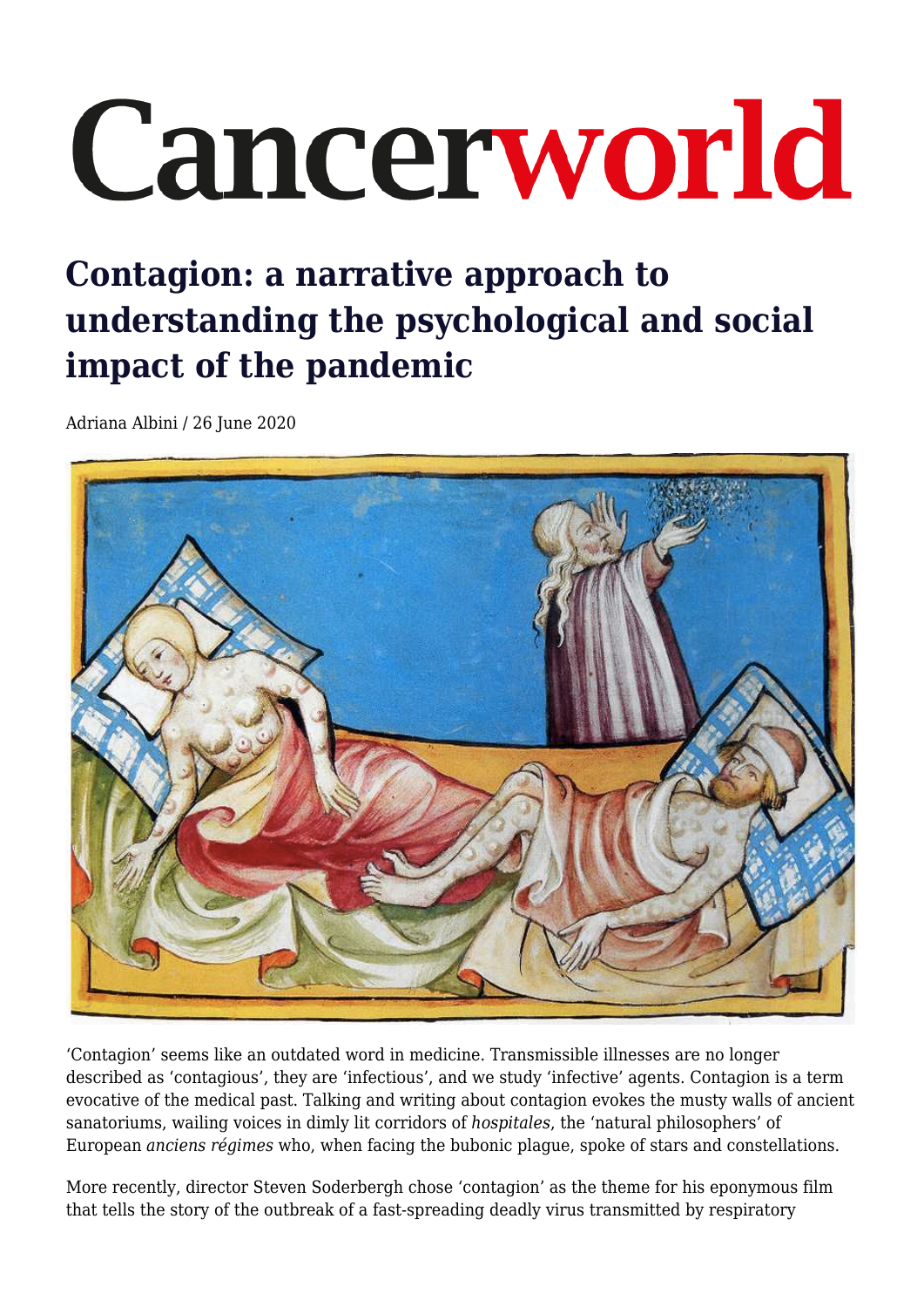droplets. With the tagline "Nothing spreads faster than fear," it depicts the urgent attempts of medical researchers and public health officers to identify and contain the infection, and the breakdown of social order as people begin to panic.

#### **Contagion, infection, contamination…**

But 'contagion' and also 'contamination' can also convey a more positive sense. Human sciences have long stressed the importance of creative contagion in relation to ideas, literature, culture. Ancient ghosts from seemingly lost plagues and new sparks of knowledge are both implied.

Epidemiologists have been studying aspects of the coronavirus pandemic from an empirical standpoint, as they have followed the spread of Covid across Europe and other continents, sharply noting how the most efficient ally of the new disease has been the initial indifference toward the first news about the facts in Wuhan. Humanity knew this type of pandemic was coming; the scenario had even been popularised in David Quammen's award-winning book *Spillover*, published in 2012, which warned that the 'next big one', a 'new Ebola' or some kind of 'neo-SARS' was brewing at the edge of Western civilization. Unfortunately, this kind of foreseeing – sometimes more literary and journalistic than epidemiologic ‒ did not find enough of an echo in science and administration. For some reasons even the most advanced and technological countries came unprepared to the new danger.

#### **Contagion is not merely an individual fact**

In Italy – the first country after China to be heavily affected – when the virus first stuck, disbelief and confused thinking ran wild. An initial storm of misinformation – claims that COVID-19 is merely a seasonal flu, for instance, or that random medicines can prevent it  $-$  slowly cleared away, leaving in its wake fear, anxiety, and panic.

Besides the 'biological damage' of infection, psychiatric symptoms have to be evaluated, giving insights that could help us face this new insidious threat to our health.

The contagion is not merely an individual fact. The problem lies with the scale. There is a social significance of COVID-19 effects. Of note is a very interesting there regarding the effectiveness of hygiene and protection – one of the most 'banal treasures' of classic medicine. With the current uncertainties surrounding masks and gloves, and the comparative effectiveness of alcohol, alcoholic gels and soap for hand washing, the hard-gained scientific benefits of fundamental concepts of hygiene could get lost in the epistemic murk that characterises the postmodern society.

Most notably, the pandemic process has crippled national healthcare systems. Health workers in general, and physicians in particular, have been on the front line – initially with little to no support from hospital managements. Shortages of personal protective equipment became a focus of attention for healthcare organisations and policy makers in Italy and then later in the US. Healthcare workers have been exploited by the media, being designated 'national heroes'. They had to face a new threat, with apparently unpredictable odds, and carried the burden of working excessive hours for sustained periods, assisting with a large number of end-of-life events – their own among them. What a terrible payoff, as heroes are not allowed to tell their story – and there is much to hear about, because we would argue that this situation was at least partially foreseeable, and the healthcare system could have been better prepared.

In the longer term, it may be the psychopathologic issues related to the COVID-19 pandemic that leave the lasting legacy. Continuing damage will be done by the COVID-19 pandemic and the subsequent lockdown, beyond what can be described in terms of 'anxiety' and 'panic attacks'. A new epidemic looms on the horizon, and this time it concerns a psychological state. Its name is familiar to